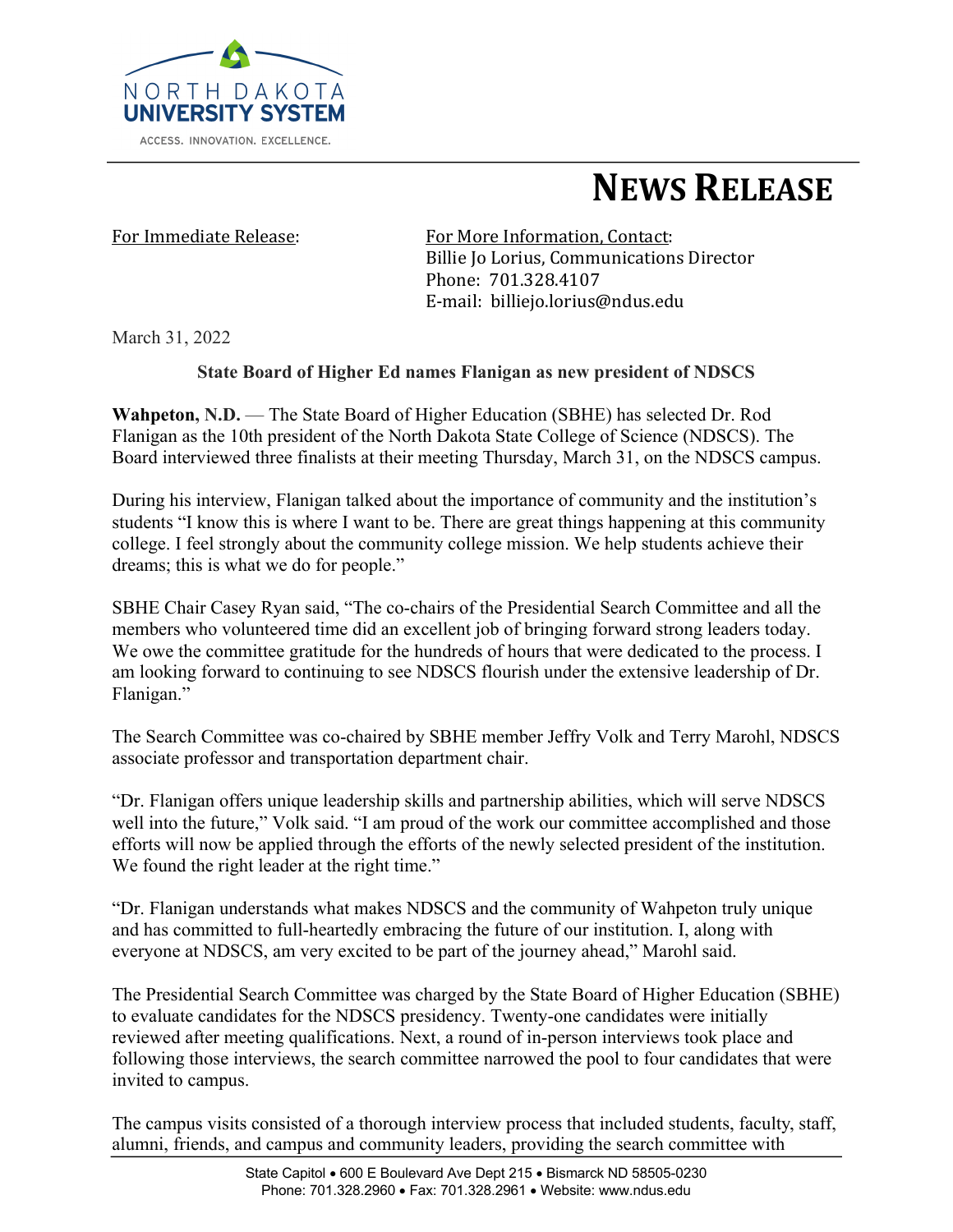## NDUS NEWS RELEASE

PAGE 2

*universities.*

feedback on each candidate. It is anticipated that the new NDSCS president will assume office no later than July 1, 2022.

**– 30 –**

#### **About North Dakota University System**

*The North Dakota University System is a unified system of higher education governed by the State Board of Higher Education. Organized in 1990, the system includes two research universities, four regional universities and five community colleges. The mission of the State Board of Higher Education and the Chancellor of the North Dakota University System is to unleash the potential of higher education in the state to enhance the quality of life, and the social and economic vitality of all served by its public colleges and* 

### **About North Dakota State College of Science**

*Founded in 1903, NDSCS is the second oldest two-year comprehensive college in the nation, with locations in Wahpeton and Fargo, N.D. The College offers a variety of face-to-face, distance education and online courses, as well as workforce training. NDSCS offers degrees, certificates and diplomas in more than 80 academic options in traditional career and technical studies as well as liberal arts. Additional information can be found online at ndscs.edu.*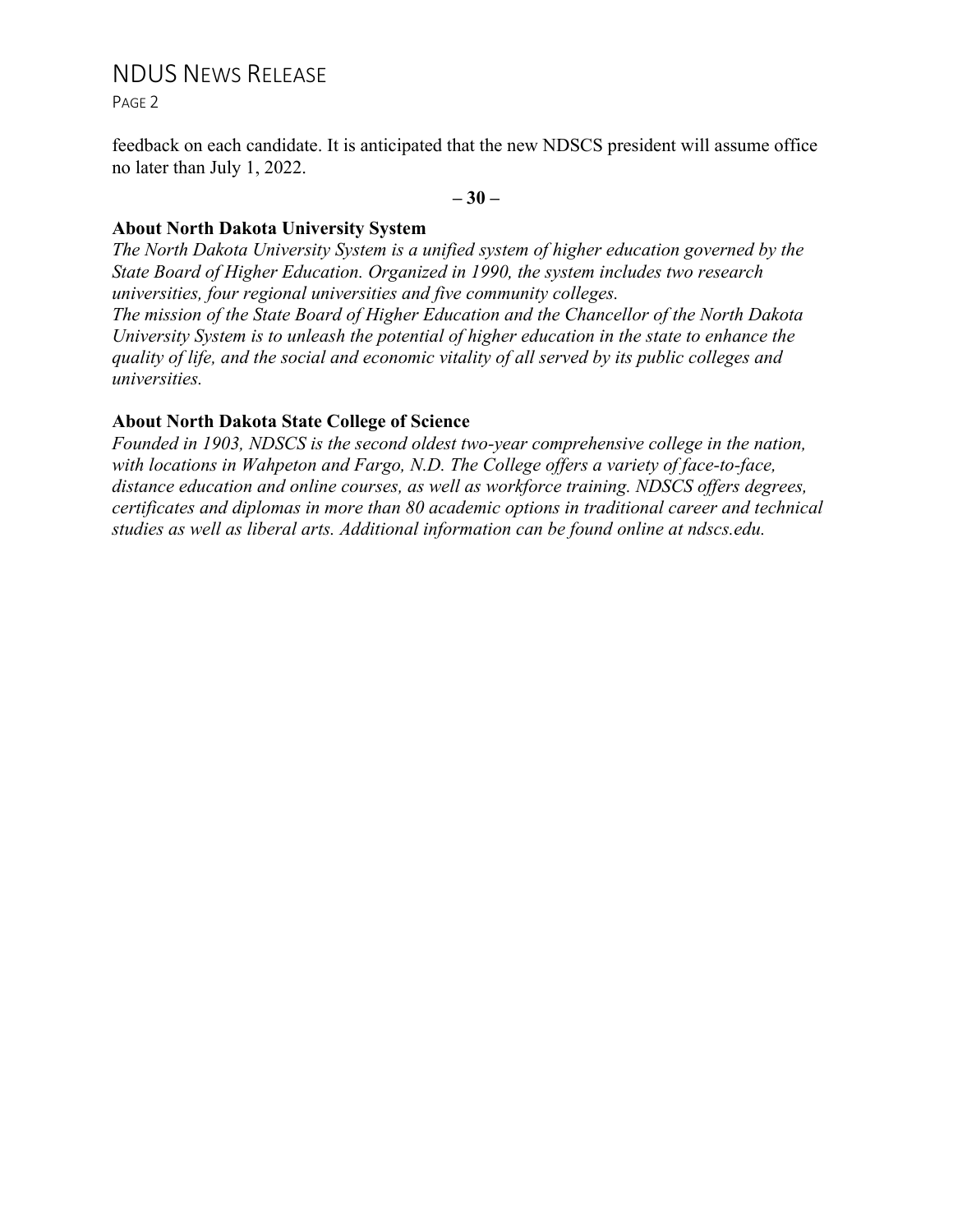## NDUS NEWS RELEASE

PAGE 3

#### **Rod L. Flanigan, PhD, MBA**

Dr. Rod Flanigan has spent his entire career successfully building, leading, and guiding organizations in industry, education, and non-profits. As a firstgeneration college student, he spent his early college years going to school and working as a machinist at a small machine shop. The foundational skills and strong work ethic learned in this environment served as the cornerstone of his professional career as he began as a Manufacturing Engineer at McDonnell Douglas (now Boeing) working on the Apache Attack Helicopter program. He later transitioned into the fluid power industry where he progressed through increasingly more responsible positions, including Vice President and General Manager of a fluid power distributor. Dr. Flanigan led his business unit through difficult economic conditions and became a top leader in the company, while also guiding and directing other corporate activities such as mergers and acquisitions. It was during this time he



earned an MBA from the top ranked Executive MBA program at the University of Utah.

With his unique combination of entrepreneurial skills and proven business acumen, Dr. Flanigan started his own company in 2005. Under Rod's leadership, the company grew quickly and soon became a wellrespected power transmission consultant and distribution company in the entire intermountain region (UT, ID, CO, WY). During this same time Rod began his journey through the doctoral process at Utah State University (USU). While managing his growing company, taking doctoral classes, and teaching at USU, Rod was also serving his community as a City Council member. In 2011, the company that Dr. Flanigan founded was sold to a private investor.

After over 25 years working in industry, Dr. Flanigan took his industry experience, and passion to help others, to the classroom and became an Assistant Professor at the University of Nebraska at Kearney (UNK) in the Industrial Distribution program. He quickly advanced to become the Director of the program and using the relationship building skills he had developed in industry began adding industry partners to the program, all of whom provided financial support for the program. Under Dr. Flanigan's leadership the program added student scholarships, established an endowed faculty fund, and continued building laboratory resources through corporate donations. While at UNK, Rod was a governing board member for the Power Transmission Distributors Association Foundation, as well as the Association of Technology, Management, and Applied Engineering (ATMAE), which is the accrediting body for many 2-year and 4-year technical programs in higher education. In 2016 Dr. Flanigan was promoted to Associate professor, and in 2017 he was awarded full tenure within the University of